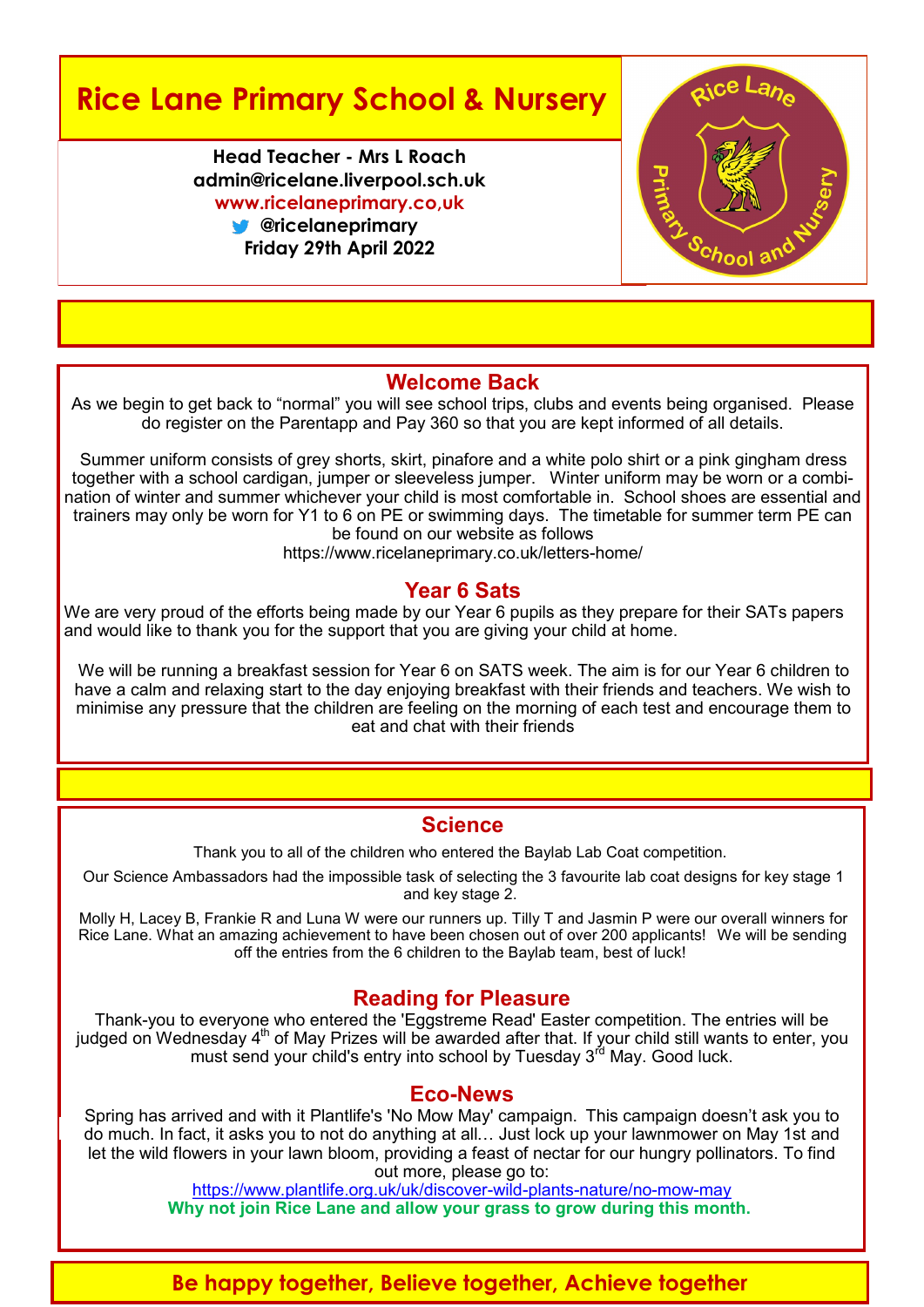## **Free School Meals**

Universal free school meals are available to all children in Reception, Year 1 and Year 2. They are also available to some older children according to family income and to Nursery children who attend through the Governments free 15 hour provision sessions. It's important to register for entitlement to free school meals, even if your child has a packed lunch or is in a younger class – this is so we can receive additional funding (called the pupil premium) which we can use to help your child. Please complete the form sent home with your child or see if you are entitled at the following website: [https://www.gov.uk/apply](https://www.gov.uk/apply-free-school-meals)-free-school-meals

## **Sponsored walk for Kyle**

As you will know the local community are coming together for a sponsored walk on Saturday 14th May at the Recreational Ground in Walton.

We hope that lots of you will join with your families and hope that we can raise lots towards the children's playground, in memory of our beautiful Kyle.

This is not a school event, but we hope that lots of our staff and families will be involved in the day within the local community. Children will, of course, need to be accompanied by and cared for by their adults.

We hope that the afternoon will be fun for all and have a run down of events for you, so that you know what to expect on the day! We are going to lead the first lap as close to 12pm as possible, it would be lovely to all complete the first lap together, feel free to complete as many as you wish! The sponsorship form will be available online, where you can send sponsorship money to pay 360 or alternatively a paper copy can be collected from the office and money can be handed in to school. This will all then be transferred to the Go Fund Me page.

A letter will be sent home with your child early next week with full details and a raffle ticket to purchase if you so wish.

# **Deaf Awareness Week**

Deaf Awareness Week is run on an annual basis by the UK Council on Deafness, it will be taking place **between 2nd – 8th May 2022**. The theme for Deaf awareness week 2022 is Deaf Inclusion, to explore the entire theme of inclusion within our community. Our children will take part in class activities this week.

# **YPAS Information**

YPAS are running a virtual coffee event on Wednesday 4th May for parents/carers – please see attached flyer for more information. The theme is around debt and finance management.

# **Merseycare Information**

Please find attached some useful Mental Health Support telephone contact numbers, from our colleagues at Merseycare.

**Be happy together, Believe together, Achieve together**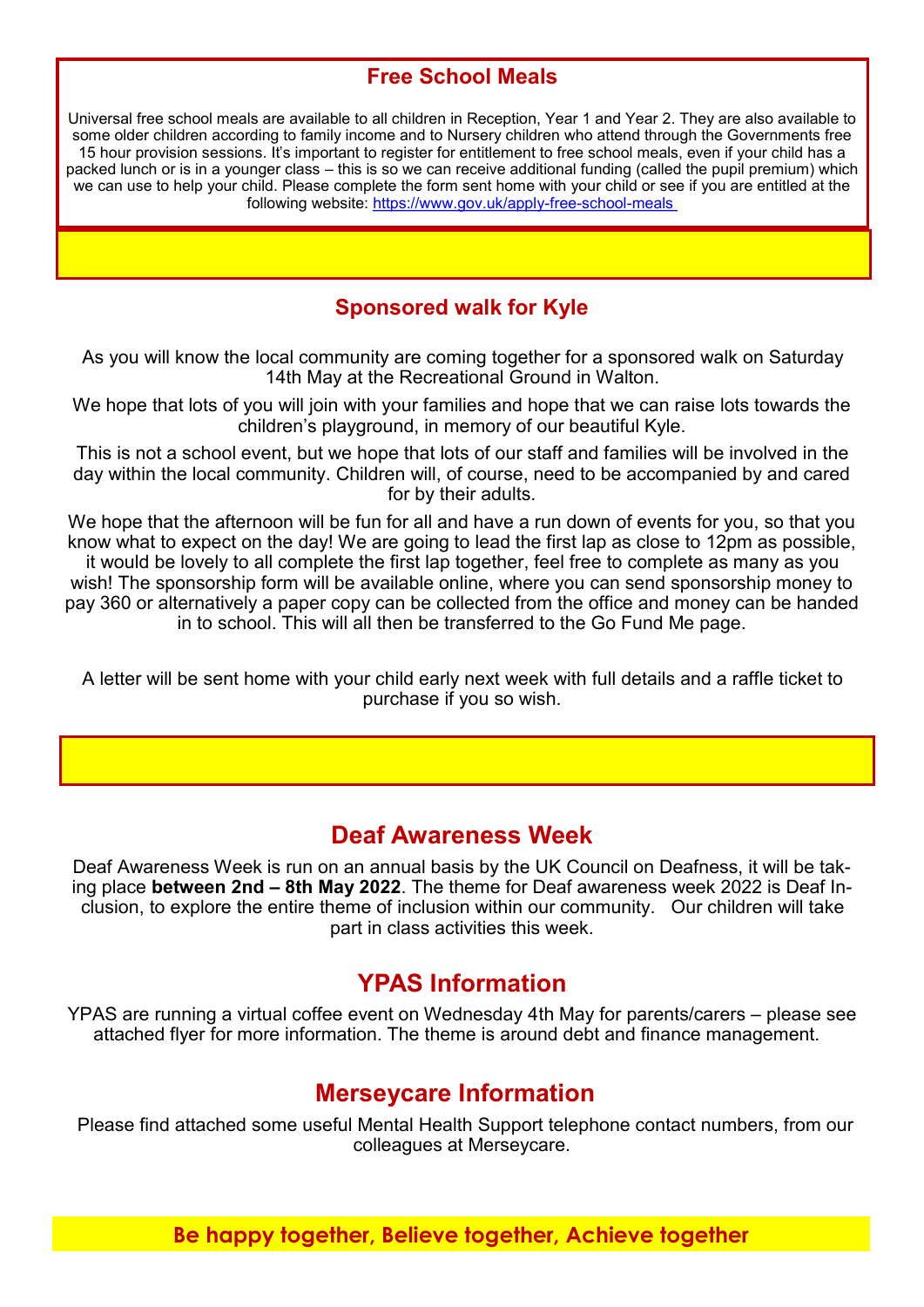#### **Important dates for your Calendar:**

Monday 2nd May 2022—Bank holiday—children do not attend school 9th May to 12th May 2022 —Year 6 SATS Saturday 14th May 2022—Sponsored walk for Kyle Friday 27th May 2022—Children finish for half term at usual times Monday 6th June 2022—Children return to school Monday 6th June 2022 - PGL Residential for Year 6 Thursday 9th June 2022—Platinum Jubilee Party (more details to follow) Friday 10th June 2022—Inset day Children DO NOT attend school Friday 17th June 2022—Art Gallery (more details to follow) Thursday 30th June 2022—Y6 transition day to year 7 schools Saturday 2nd July—PTA Summer Fayre (more details to follow) Friday 15th July 2022—End of term 2pm finish (no afterschool club) Monday 18th July 2022—Inset day Children DO NOT attend school Tuesday 19th July 2022—Inset day Children DO NOT attend school **Extra Curricular clubs:** Tuesday—Year 5 boys football 4.30pm finish Wednesday - Year 6 boys football 4.30pm finish Thursday—Y2 relax kids—4.15pm finish Thursday—Y4/5 Gardening club—4.15pm finish Thursday—Y4/5/6 Samba Drumming—please access through PAY360

Friday - Y6 girls football - 7.45am start (this will revert to afterschool once Y6 SATS booster club has finished)

# **Rice Lane PTA News**

#### **Return of the Summer Fair!**

We are delighted to announce the return of our Rice Lane Summer Fair! It's been a long time and we are hoping for it to be bigger and better than ever. The funds raised will be split between the PTA and Kyle's fundraiser. More details will be provided nearer to the time but do save the date Saturday 2nd July 2022.

> **Thank for supporting Rice Lane PTA To contact the PTA please email PTA@ricelane.liverpool.sch.uk**

### **Bank Holiday Monday**

We hope you have a lovely Bank Holiday weekend School will reopen at 8.45am on Tuesday 3rd May 2022.

**Be happy together, Believe together, Achieve together**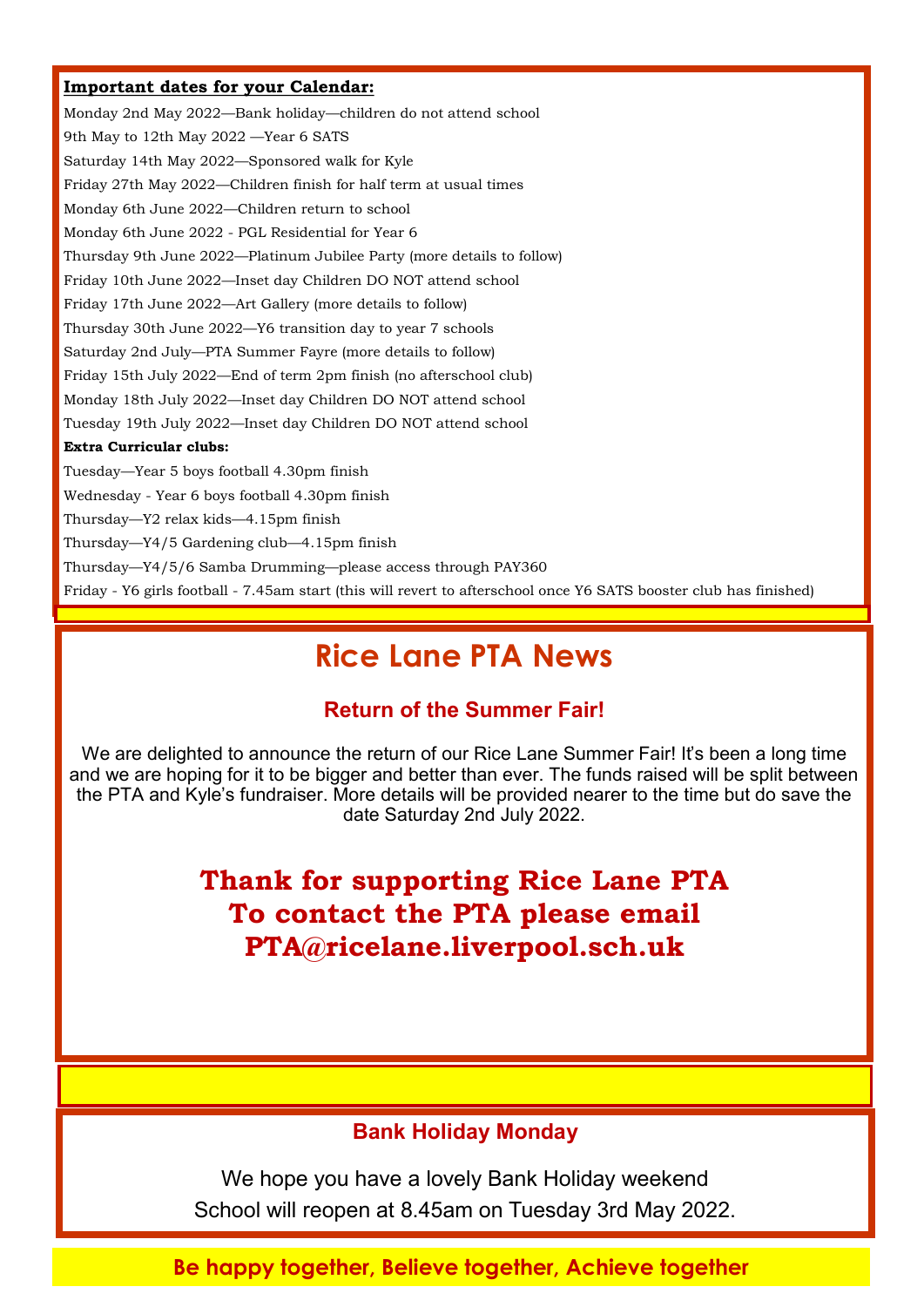

# **Coffee Morning**

# **SUBJECT: Finance and Debt Advice**

**WEDNESDAY 4TH MAY 10AM - 11AM** 

**Services attending** 

Liverpool CAN

To book email: bookings@ypas.org.uk